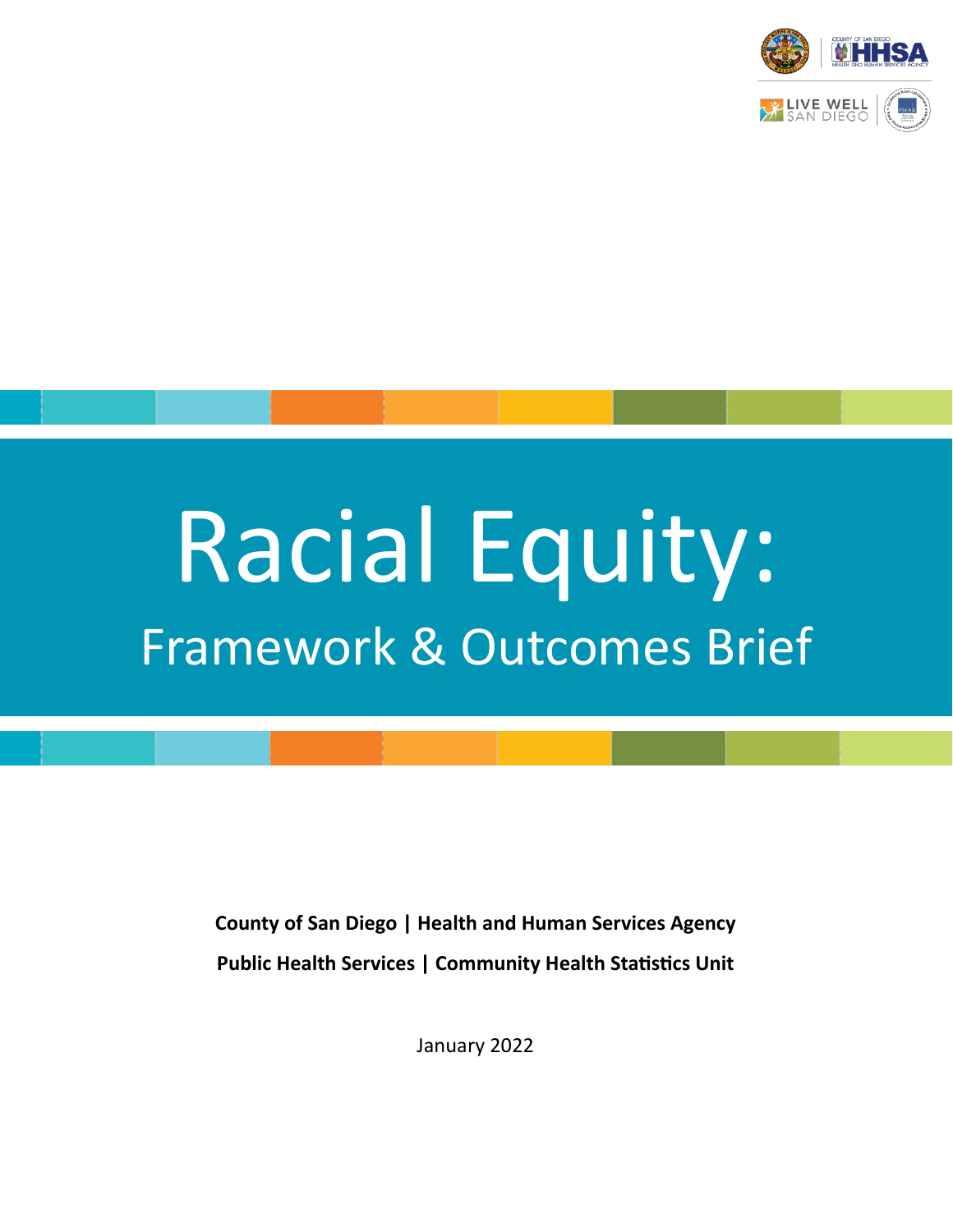#### **Racial Equity: Framework and Outcomes Brief**

#### **Background**

*Live Well San Diego* is a vision for a region that is Building Better Health, Living Safely, and Thriving. It aligns the efforts of individuals, organizations, and government to help all 3.3 million San Diego County residents live well. The Top 10 *Live Well San Diego* Indicators define what it means to live well in San Diego. The Indicators are divided under five Areas of Influence that are essential for overall well-being: Health, Knowledge, Standard of Living, Community, and Social.<sup>[1](#page-1-0)</sup>

The elements of the *Live Well San Diego* framework relate to the concept of social determinants of health (SDOH). SDOH impact many aspects of a person's life and often predict population health outcomes. The newly developed Racial Equity framework includes the five Areas of Influence of *the Live Well San Diego* framework but is expanded by including additional measures of SDOH.



When SDOH are examined by lenses of health equity, such as by race/ethnicity, disparities become apparent. This framework can also be applied to other vulnerable populations, such as those with disabilities, the young and the elderly, and those of low socioeconomic status. The inclusion of more measures in the Racial Equity framework helps to better understand the root of health inequities so that actions may be taken to ensure health for all San Diego County residents.



<span id="page-1-0"></span><sup>1</sup> County of San Diego Health and Human Services. Top Ten Live Well San Diego Indicators. [Online] 2021. [Cited: September 13, 2021.] htps://www.livewellsd.org/content/livewell/home/data-results/Indicator-Home.html.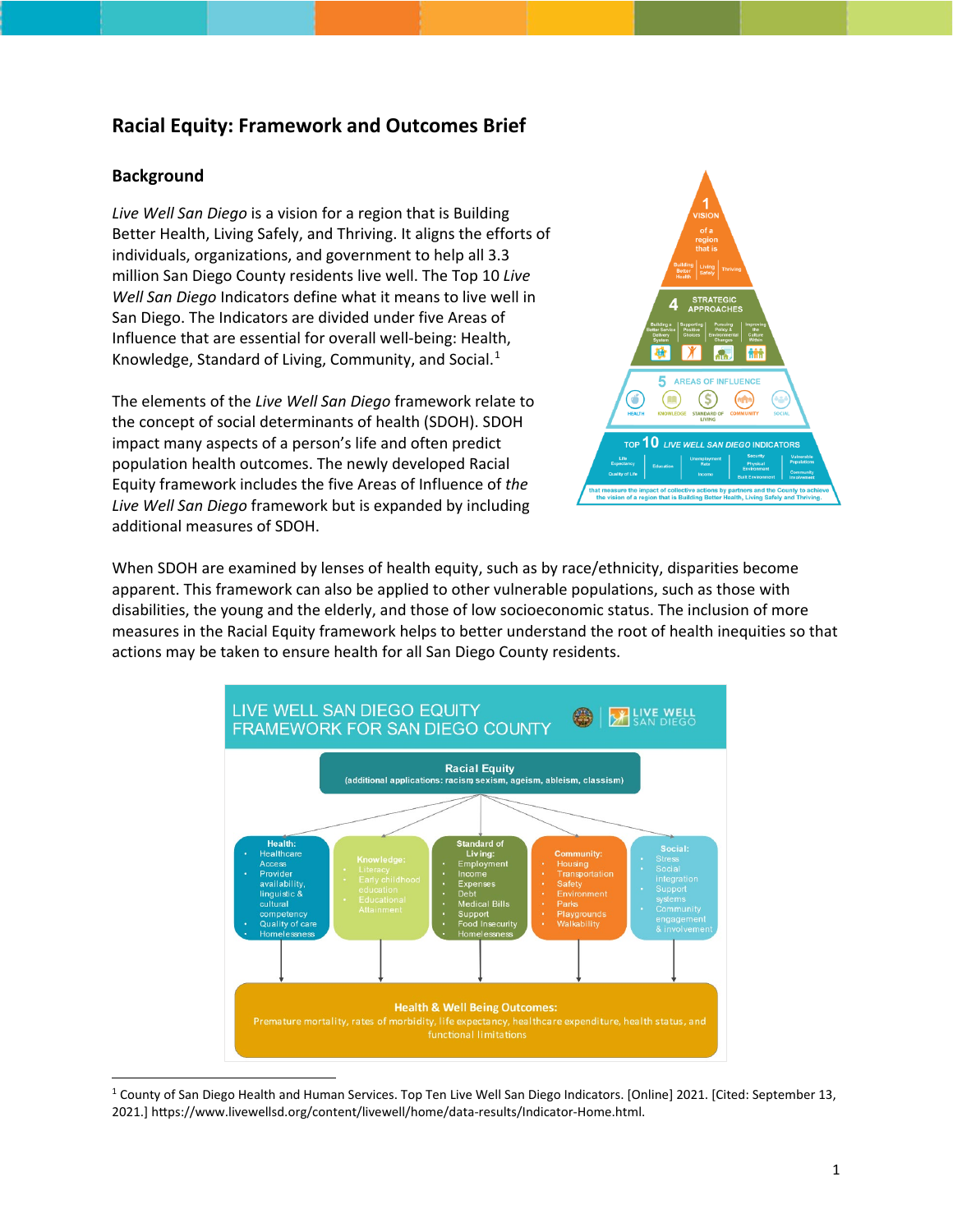#### **Social Determinants of Health**

Social determinants of health (SDOH) are the conditions in the environments where people are born, live, learn, work, play, worship, and age that affect a wide range of health, functioning, and quality-oflife outcomes and risks. SDOH can be grouped into five domains that are similar to the five Areas of Influence: economic stability, education access and quality, health care access and quality, neighborhood and built environment, and social and community context.[2](#page-2-0)

For each of the five domains, some of the determinants include:

- **Economic stability** poverty, employment, food security, and housing stability
- **Education access and quality** graduating from high school, enrollment in higher education, educational attainment, language and literacy, and early childhood education and development
- **Health care access and quality** access to healthcare, access to primary care, health insurance coverage, and health literacy
- **Neighborhood and built environment** quality of housing, access to transportation, availability of health foods, air and water quality, and neighborhood crime and violence
- **Social and community context** cohesion with a community, civic participation, discrimination, conditions in the workplace, and incarceration

More positive outcomes among SDOH are predictors of better health in general, however SDOH are typically shaped by money, power, and resources. By addressing inequities among groups in these various conditions and environments, population health outcomes can be influenced for the better.<sup>[3](#page-2-1)</sup>

#### **Racial Equity**

According to the Centers for Disease Control and Prevention (CDC), health equity is achieved when every person has the opportunity to "attain his or her full health potential" and no one is "disadvantaged from achieving this potential because of social position or other socially determined circumstances." [4](#page-2-2) Notably, it is the *social* factors, not biological or genetic factors, that lead to disparities in health equity. When this idea is applied to the health and well-being of individuals of different race and ethnicities, the issue is racial equity.

As the lack of racial equity, racial *inequity* stems from the definition of structural racism, defined as being "the way key areas (education, employment, healthcare, housing, and law enforcement) are structured to advantage the group in power and disadvantage racial and ethnic minorities."<sup>[5](#page-2-3)</sup> Though there are several types of racism – including internalized racism, interpersonal racism, institutional racism, and structural racism – the latter, structural racism, is the type of discrimination that is most able to be quantified through population and community data which can be used to measure SDOH.

<span id="page-2-0"></span><sup>&</sup>lt;sup>2</sup> Office of Disease Prevention and Health Promotion. Social Determinants of Health. *Healthy People 2030*. [Online] n.d. [Cited: September 29, 2021.] https://health.gov/healthypeople/objectives-and-data/social-determinants-health.

<span id="page-2-1"></span><sup>&</sup>lt;sup>3</sup> Centers for Disease Control and Prevention (CDC). About Social Determinants of Health (SDOH). [Online] March 10, 2021. [Cited: September 29, 2021.] https://www.cdc.gov/socialdeterminants/about.html.

<span id="page-2-2"></span><sup>&</sup>lt;sup>4</sup> Centers for Disease Control and Prevention (CDC). Health Equity. [Online] March 11, 2020. [Cited: September 13, 2021.] htps://www.cdc.gov/chronicdisease/healthequity/index.htm.

<span id="page-2-3"></span><sup>&</sup>lt;sup>5</sup> Structural Racism and Health Disparities: Reconfiguring the Social Determinants of Health Framework to Include the Root Cause. Yearby, Ruqaiijah. September 2020, 48 J. of L. Med. & Ethics, pp. 518-526.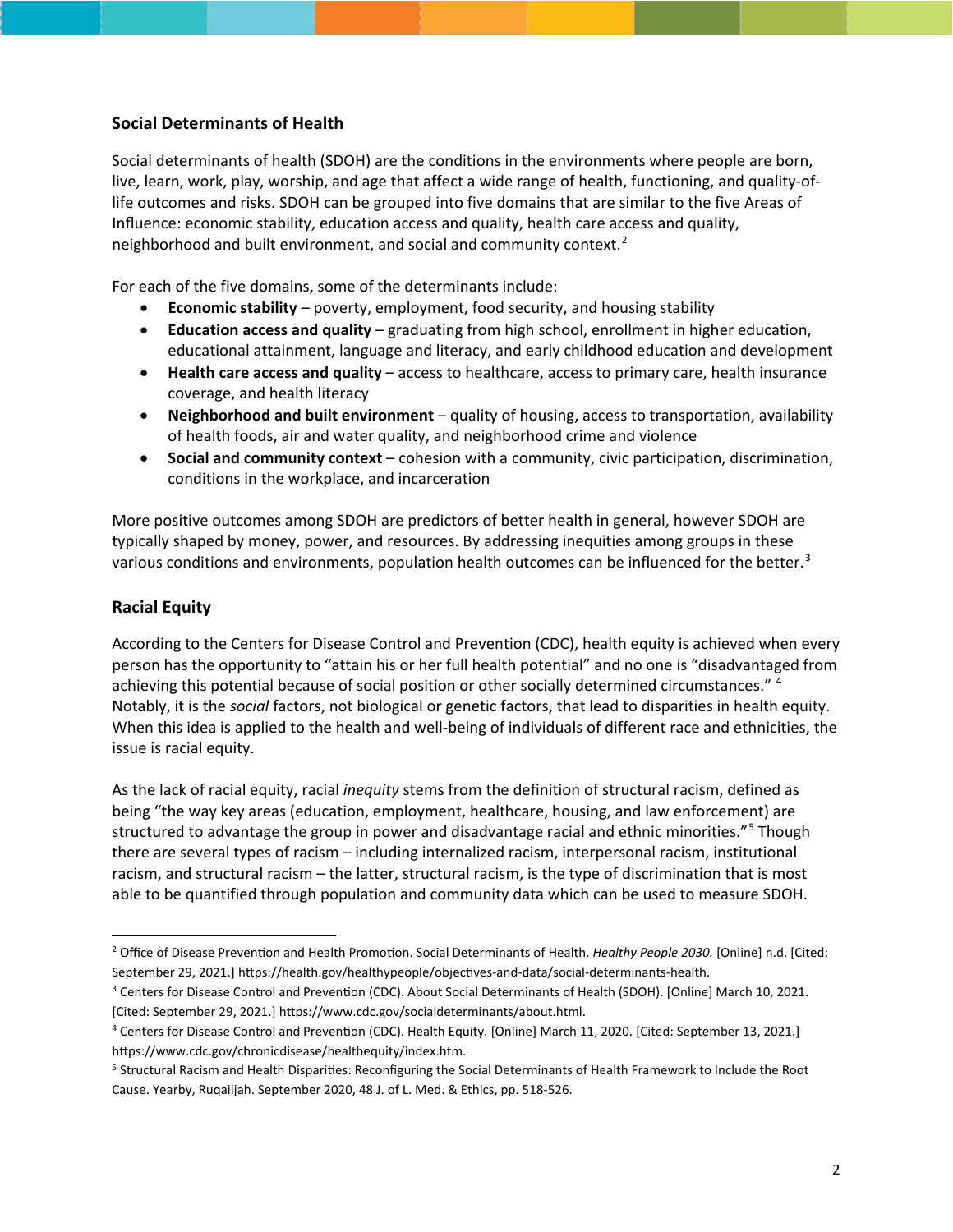Such racial inequity can cause racial health disparities, which can be seen as gaps or major differences in the health and well-being outcomes of the Racial Equity framework.

Some barriers to racial equity include:

- Lack of access to health insurance and the inability to receive preventive care for chronic conditions, immunizations, or early diagnosis and treatment
- Lack of quality health care that is safe, effective, patient-centered, timely, efficient, and equitable
- The inability to receive a full education and unfair suspension rate differences
- Poverty
- Lower family income and the lack of economic mobility
- Food insecurity
- Housing insecurity/instability
- Linguistic isolation (those who speak another language, other than English, and speak English less than 'very well')
- Incarceration

#### **Major Findings**

#### **Areas of Influence**

After collecting and reviewing the population and community data related to the five Areas of Influence and examining each indicator by race/ethnicity and race or ethnicity\*, explained in greater detail in **Appendix A**, major differences were seen between residents of San Diego County. **Appendix B** explains which findings are available by race/ethnicity and which are by race or ethnicity.

#### Health

- When examining by race, American Indian/Alaska Native (AIAN) residents, residents who identify as other race, and Hispanic residents had the lowest health insurance status in San Diego County in 2019. Among AIAN residents, 83.9% have health insurance, among other race residents, 85.5% have health insurance, and among Hispanic residents, 86.3% have health insurance.<sup>[6](#page-3-0)</sup>
- In 2015-17, nearly 1 in 5 non-Hispanic black residents in San Diego County reported often or sometimes unfair treatment when receiving medical care leaving black residents vulnerable to increases in chronic diseases, health costs, delays in diagnosis/treatment, etc.<sup>[7](#page-3-1)</sup>

#### Knowledge

- When examining inequities in educational attainment in 2019, residents who identify as other race, of any ethnicity, had the lowest proportion of those who have at least a high school diploma in San Diego County, followed by Hispanic residents.<sup>[8](#page-3-2)</sup>
- Among those who dropped out of high school in 2016-17, 65.3% were Hispanic.<sup>[9](#page-3-3)</sup>

<span id="page-3-0"></span><sup>\*</sup> Race regardless of ethnicity includes Hispanic and race/ethnicity incorporates Hispanic as a race.

 $6$  U.S. Census Bureau. 2015-2019 American Community Survey 5-Year Estimates, Table S2701.

<span id="page-3-1"></span><sup>7</sup> UCLA Center for Health Policy Research. AskCHIS 2015-2017. [Online] Los Angeles, CA. htp://ask.chis.ucla.edu.

<span id="page-3-2"></span><sup>8</sup> U.S. Census Bureau. 2015-2019 American Community Survey 5-Year Estimates, Table C15002B-I.

<span id="page-3-3"></span><sup>&</sup>lt;sup>9</sup> California Department of Education. Dropout Percentages. 2016-2017.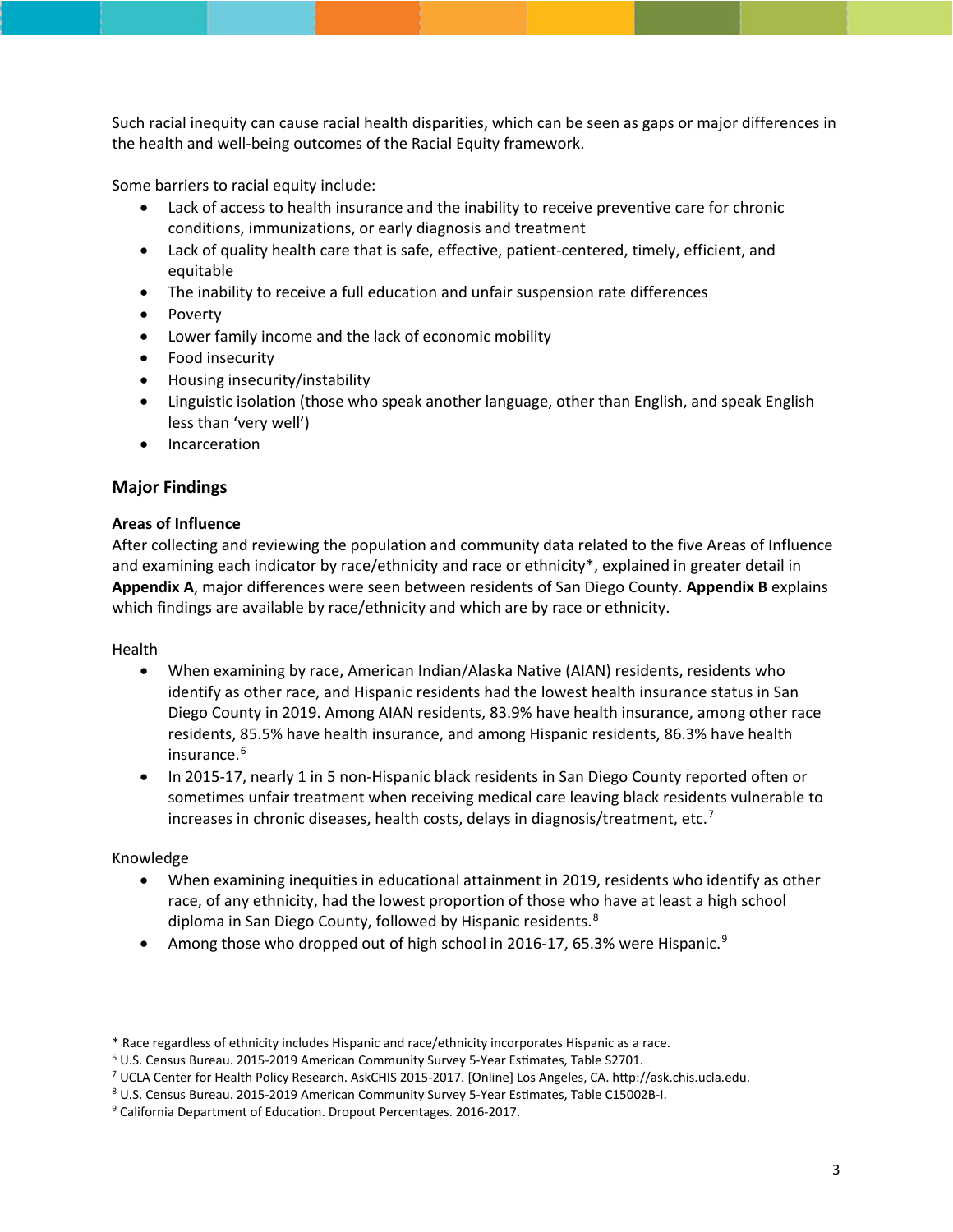• In San Diego County (2018-19), non-Hispanic black students had the highest suspension rate (68.2 per 1,000 children) and were over 3 times more likely to be suspended than non-Hispanic white students.<sup>[10](#page-4-0)</sup>

#### Standard of Living

• In San Diego County, black residents of any ethnicity experienced the highest proportion of poverty (0-99% FPL) in 2019 and were almost 2 times more likely to be below the poverty level compared to Asian residents of any ethnicity, who had the lowest proportion of poverty.<sup>[11](#page-4-1)</sup>

#### Community

- In Mid-City, approximately 70% of residents are black, indigenous, or people of color, when examining race/ethnicity. More than half of residents spend more than 30% of their income on housing alone, which puts them at risk for housing instability. Additionally, 62.7% of Mid-City residents rent rather than own, which is the highest proportion of renters in San Diego County.<sup>[12](#page-4-2)</sup>
- In South Bay, approximately 71% of residents are Hispanic. About half of residents spend more than 30% of their income on housing alone, which puts them at risk for housing instability. Additionally, about 50% of South Bay residents rent rather than own, which is one of the highest proportions of renters in San Diego County.12

#### Social

- In San Diego County, 42.3% of Asian residents of any ethnicity were considered linguistically isolated in 2019.<sup>[13](#page-4-3)</sup>
- In San Diego County, non-Hispanic American Indian/Alaska Native (AIAN) and non-Hispanic black children had the highest foster care rates. When compared to non-Hispanic white children, the foster care rate among non-Hispanic AIAN children was nearly 10 times higher and the foster care rate among non-Hispanic black children was over 5 times higher in 2018.<sup>[14](#page-4-4)</sup>
- Among residents of any ethnicity in San Diego County, AIAN residents and black residents had the highest proportions of incarceration regardless of their family income.<sup>[15](#page-4-5)</sup>

#### **Health and Well-Being Outcomes**

Compared to the population and community data related to SDOH, groups who experience racial inequity tend to experience measurable disparities in health and well-being outcomes.

Many of which may be inter-related, those of race/ethnicities most effected by racial inequity are more likely to experience:

- Fair or poor health status
- Higher proportions of negative psychological impact, in terms of stress, depression, anxiety, selfinflicted injuries, and suicidal ideation
- Higher proportions of substance use
- Higher assault rates

<span id="page-4-0"></span><sup>&</sup>lt;sup>10</sup> California Department of Education. Suspension Data. December 2019.

<span id="page-4-1"></span><sup>&</sup>lt;sup>11</sup> U.S. Census Bureau. 2015-2019 American Community Survey 5-Year Estimates, Table B17001A-I.

<span id="page-4-2"></span><sup>&</sup>lt;sup>12</sup> U.S. Census Bureau. 2015-2019 American Community Survey 5-Year Estimates, Tables B03002, DP04, and S2503.

<span id="page-4-3"></span><sup>&</sup>lt;sup>13</sup> U.S. Census Bureau. 2015-2019 American Community Survey 5-Year Estimates, Table B16005A-G, I.

<span id="page-4-4"></span><sup>&</sup>lt;sup>14</sup> California Department of Education. Foster care data. 2019-2020.

<span id="page-4-5"></span><sup>15</sup> Census, Opportunity Insights. PolicyMap. [Online] 2018. htp://www.policymap.com/our-datadirectory.html#Census%20and%20Opportunity%20Insights.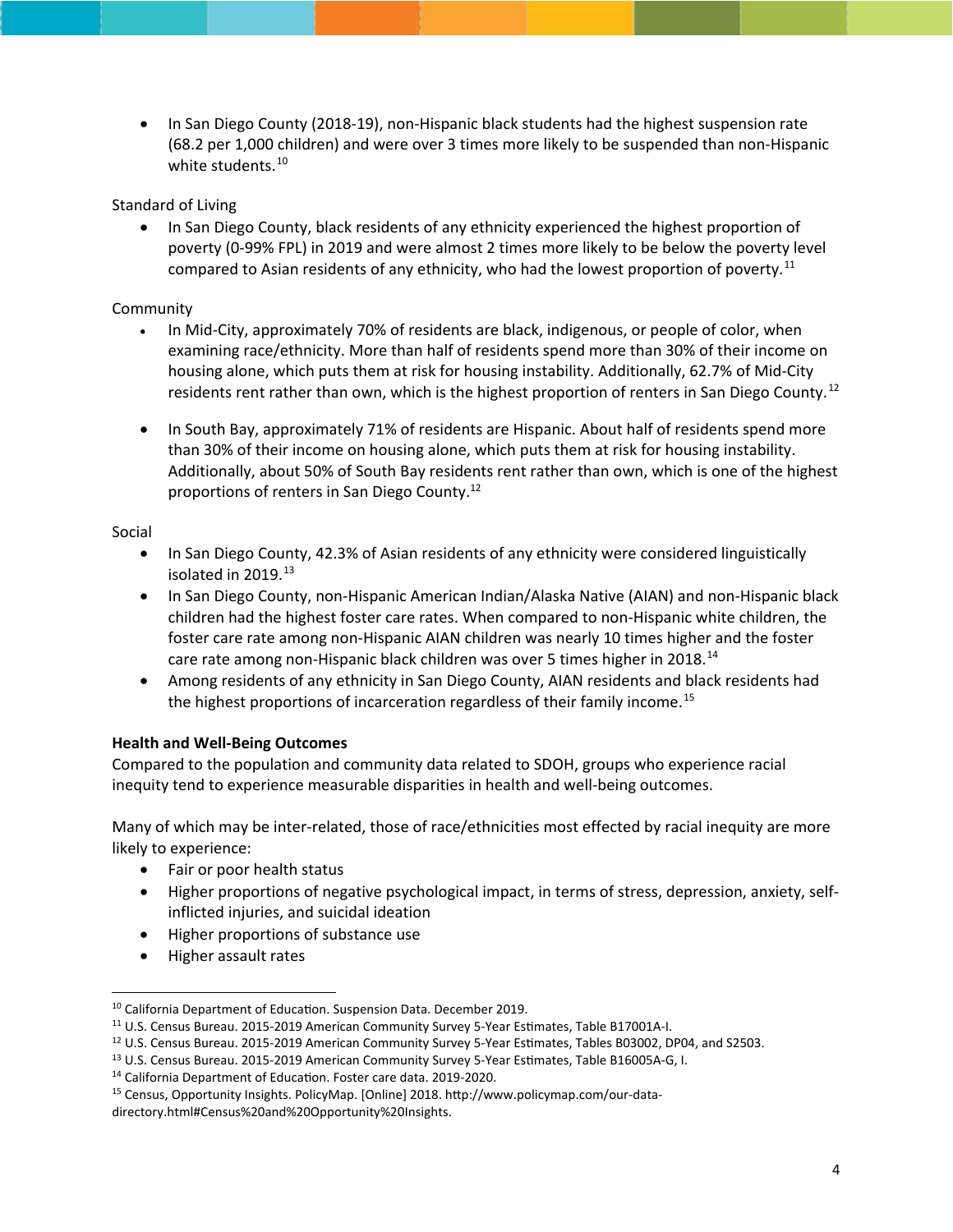- Higher rates of high blood pressure/hypertension, diabetes, and cardiovascular diseases
- Disability
- Lower life expectancy
- Premature mortality

For example, stress can be an outcome of inequities in the social determinants of health, such as income, access to healthcare, and neighborhood safety. When stress is high, individuals look for coping mechanisms, whether they are positive or negative. Negative coping mechanisms "often make stress worse, because they wear you down over time or are temporary distractions."[16](#page-5-0) Examples of negative coping mechanisms include alcohol/drug use, tobacco use, risky behaviors, and becoming aggressive. Further, stress can lead to increases in depression, which can lead to increases in self-inflicted injuries and attempted suicides. Stress not only effects adults, but influences youth, as well. As seen in the health and well-being outcomes, among students in grades 7, 9, 11, or non-traditional programs in San Diego County in 2017-2019, nearly 38% of non-Hispanic Native Hawaiian/Pacific Islander students and nearly 34% of Hispanic students reported depression-related feelings compared to 28% of non-Hispanic white students.<sup>[17](#page-5-1)</sup>

Differing from stress, which is often triggered by external factors, anxiety is described as "persistent excessive worries that don't go away even in the absence of a stressor."<sup>[18](#page-5-2)</sup> Persistent or lifetime exposure to anxiety can cause continual release of stress hormones in the body, which can trigger conditions like high blood pressure, diabetes, and cardiovascular diseases. In San Diego County in 2019, the rate of emergency department discharge due to anxiety and fear-related disorders was 1.6 times higher among non-Hispanic black residents compared to non-Hispanic white residents. Further, compared to non-Hispanic white residents, non-Hispanic black residents were 2.3 times more likely to be discharged from the ED due to overall hypertensive diseases, 3.2 times more likely to be discharged from the ED due to diabetes, and 1.9 times more likely to be discharged from the ED due to heart failure.<sup>[19](#page-5-3)</sup>

#### **Conclusion**

While only a glimpse at the true problem, the Racial Equity framework captures racial inequities within each domain of the Areas of Influence and identified that disparities exist in the health and well-being outcomes stratified by race/ethnicity across San Diego County. While most types of racism cannot be specifically measured through existing data, it is possible to assess the measures of social determinants of health (SDOH) that are available to determine disparities and address structural racism barriers.

Moving forward, the County of San Diego plans to continue work looking at racial disparities and addressing how to close those gaps. Based on the Live Well San Diego vision, the next steps include continuing to locate, collect, extract and organize data by race/ethnicity to fill any potential gaps in the framework; identifying racial disparities utilizing the *Live Well San Diego* and Racial Equity frameworks;

<span id="page-5-0"></span><sup>16</sup> HealthLink BC. Common Coping Responses for Stress. [Online] December 16, 2019. [Cited: September 14, 2021.] htps://www.healthlinkbc.ca/health-topics/ta5463.

<span id="page-5-1"></span><sup>&</sup>lt;sup>17</sup> California Department of Education. Depression-related feelings data. 2017-2019.

<span id="page-5-2"></span><sup>&</sup>lt;sup>18</sup> American Psychological Association. What's the difference between stress and anxiety? [Online] September 21, 2020. [Cited: September 2021, 2021.] https://www.apa.org/topics/stress/anxiety-difference.

<span id="page-5-3"></span><sup>&</sup>lt;sup>19</sup> California Office of Statewide Health Planning & Development (OSHPD). Emergency Department and Patient Discharge data. 2019.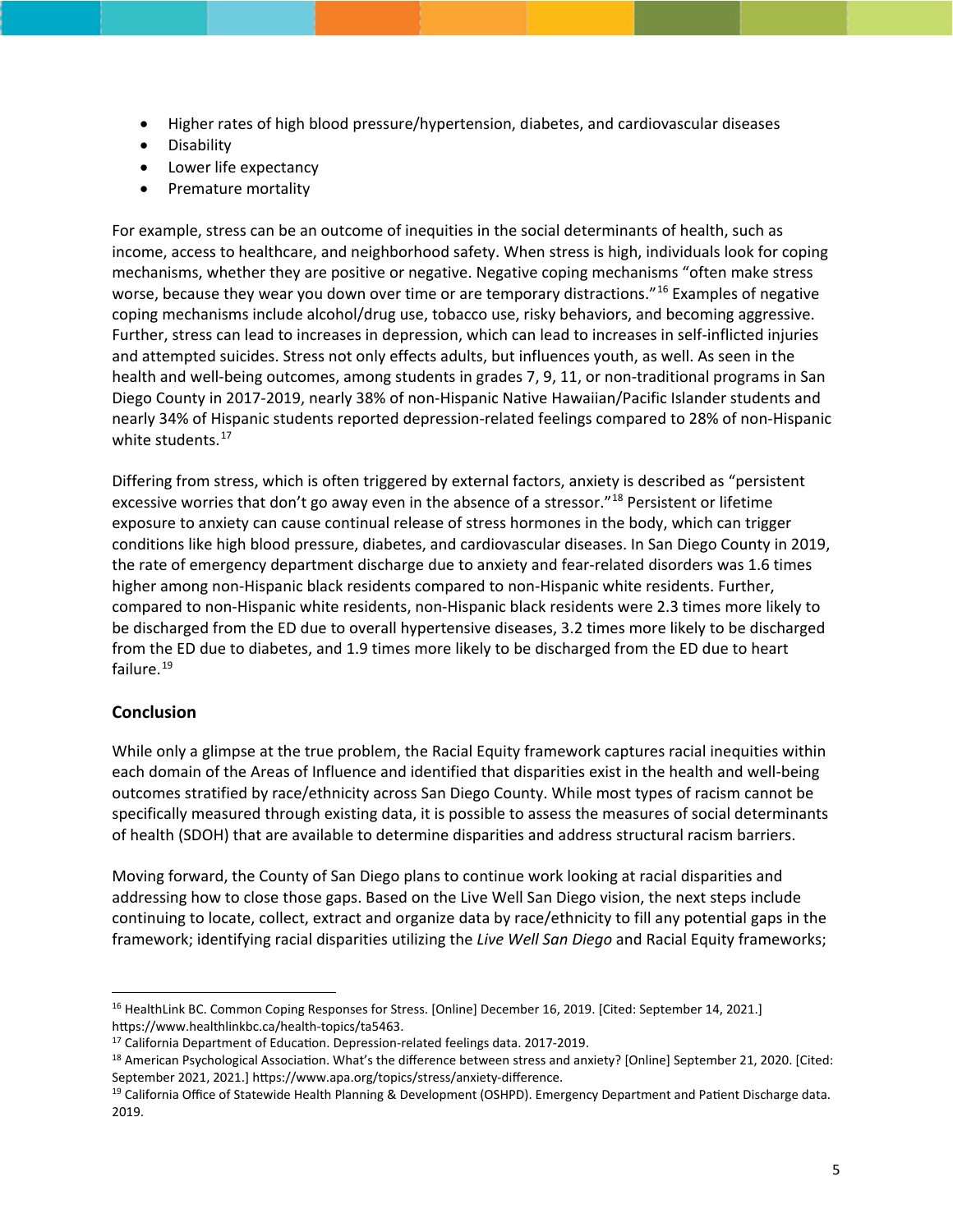and informing community partners, including internal and external stakeholders, to turn knowledge into action.

# **Appendix A DATA GUIDE**

Data is increasingly available disaggregated by race and ethnicity. To collect this information, individuals are usually asked two questions, one about their ethnicity and another about their race. Common ethnicity categories are Hispanic and Non-Hispanic. Common race categories include white, black, Asian, Native Hawaiian or Pacific Islander, other, and multiple (two or more) races. Collecting information in this way allows for data to be broken out by race/ethnicity, or by race and ethnicity.

#### **Race/Ethnicity**

In California and other western parts of the United States, data is often broken out in such a way that individuals who mark Hispanic are removed from whatever race category they marked and counted as part of the broader "Hispanic" group.

Data in the race/ethnicity dashboards are presented as Hispanic (of any race) and non-Hispanic race. Individuals included in the Hispanic category may be of any race. Individuals in non-Hispanic race categories do not identify as Hispanic. Categories of non-Hispanic (NH) race include NH white, NH black, NH Asian, NH Native Hawaiian or Pacific Islander (NHPI), NH American Indian or Alaska Native (AIAN), and NH multiple race.

In Figure 1, the data are broken out by race/ethnicity. In the table below, the percentages in each category add to 100%. Individuals who identify as Hispanic are included in the Hispanic category irrespective of race and are not included in any other race categories. Further, individuals who do not identify as Hispanic are counted within the chosen non-Hispanic race category. The percentages in the Hispanic category and the non-Hispanic race categories add to 100%.

| Race/Ethnicity           | Hispanic | <b>NH</b><br>white | <b>NH</b><br>black | <b>NH</b><br><b>AIAN</b> | NΗ<br>Asian | <b>NH</b><br><b>NHPI</b> | NΗ<br>Multiple<br>Race | Total  |
|--------------------------|----------|--------------------|--------------------|--------------------------|-------------|--------------------------|------------------------|--------|
| Percent of<br>Population | 34.9%    | 45.7%              | 4.0%               | 0.4%                     | 11.9%       | $0.4\%$ *                | 2.7%                   | 100.0% |

|  |  | Table 1: Population by Race/Ethnicity, San Diego County, 2016-2020. |  |  |
|--|--|---------------------------------------------------------------------|--|--|
|  |  |                                                                     |  |  |

\*Statistically unstable. Source: UCLA Center for Health Policy Research. 2016-2020 California Health Interview Survey. Accessed 11/17/21.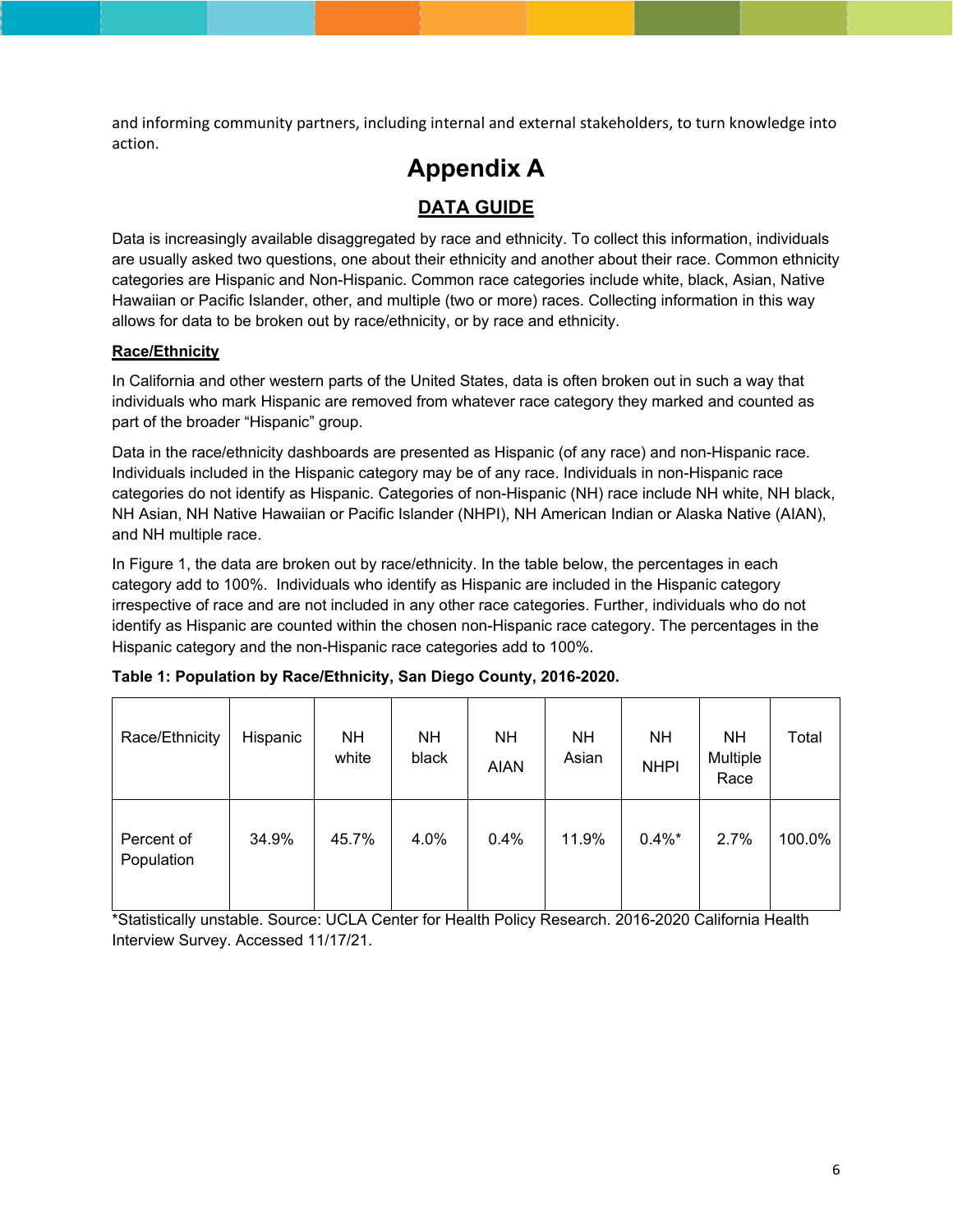

\*Statistically unstable. Source: UCLA Center for Health Policy Research. 2016-2020 California Health Interview Survey. Accessed 11/17/21.

#### **Race and Ethnicity**

When disaggregating data by race, some sources do not remove individuals who identify as Hispanic from the race category which they also marked. The data is presented by race, and by ethnicity, separately.

Data in the race and ethnicity dashboards are presented with an overall Hispanic category, and then under separate race categories. There is overlap between the Hispanic category and the race categories – that is, an individual who identifies as Hispanic will be counted in the Hispanic category and counted again under the race category that they also identified (white, black, Asian, etc.,).

In Table 2, the data is broken out by ethnicity alone. In Table 3, the data is broken out by race alone. Individuals who identify as Hispanic are included in the Hispanic category and further included within one of the race categories based on the race selection. Hence, there is overlap between Hispanic category and one of the race categories for those individuals. The percentage within the Hispanic category represents the proportion of individuals who identify as Hispanic, regardless of race, and the percentages in the race categories add to 100%, regardless of ethnicity.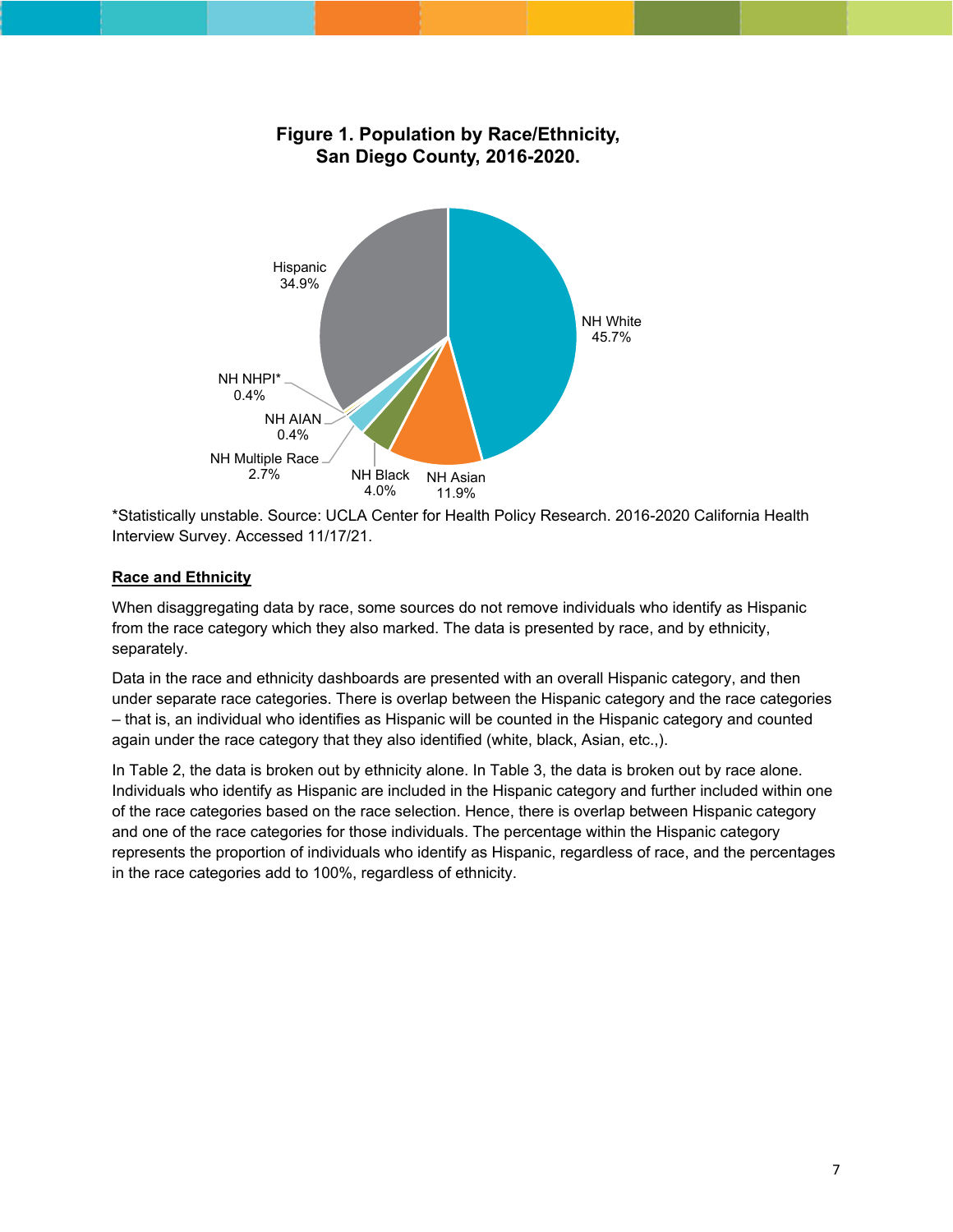**Table 2. Population by Hispanic or Latino Origin (of Any Race), San Diego County, 2019.**

| Ethnicity             | Hispanic | Non-Hispanic | Total  |
|-----------------------|----------|--------------|--------|
| Percent of Population | 34.1%    | 65.9%        | 100.0% |

Source: U.S. Census Bureau, 2019 American Community Survey 1-Year Estimate, Table S0103.





Source: U.S. Census Bureau, 2019 American Community Survey 1-Year Estimate, Table S0103.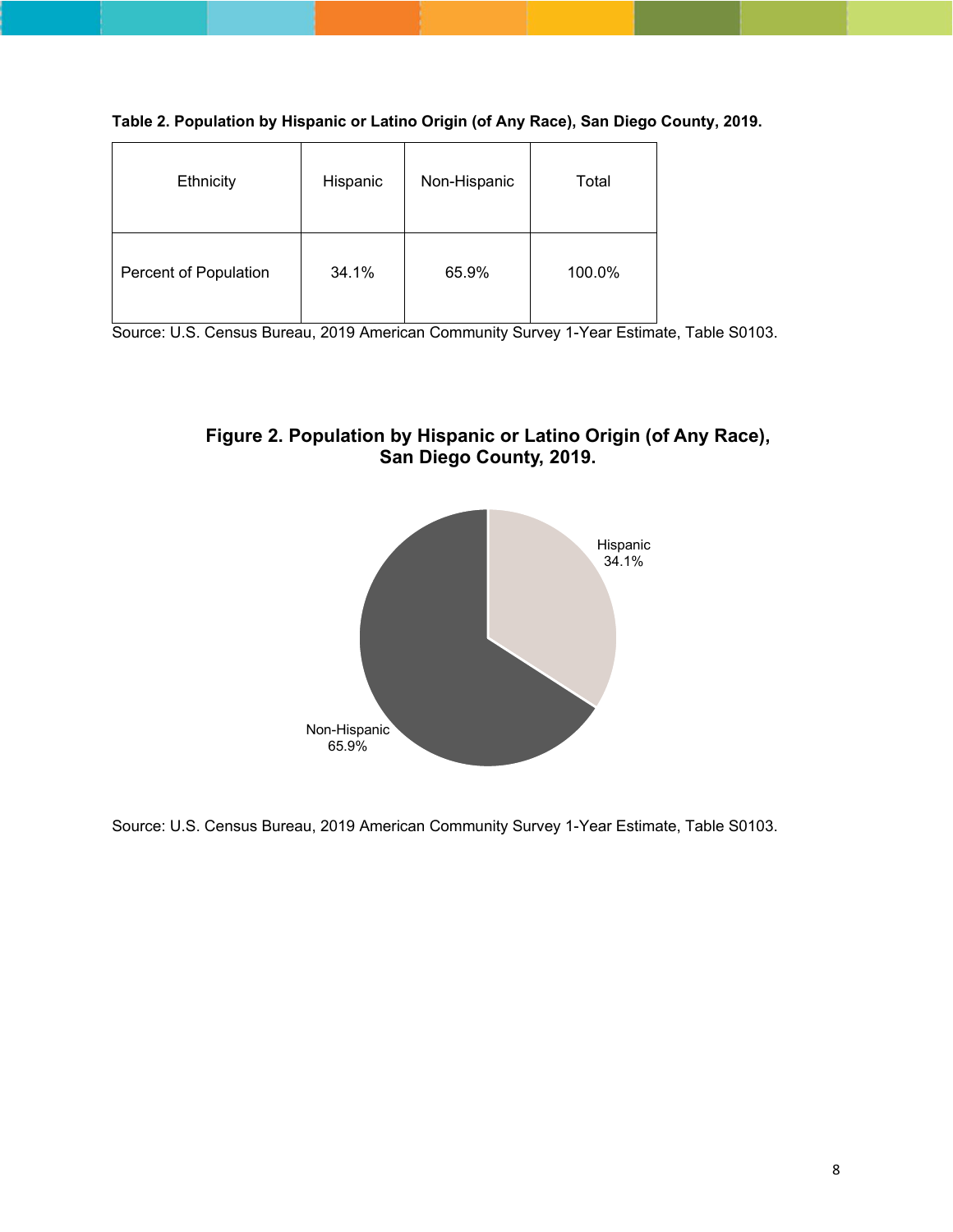| Race                     | White | <b>Black</b> | <b>AIAN</b> | Asian | <b>NHPI</b> | Other | Multiple | Total  |
|--------------------------|-------|--------------|-------------|-------|-------------|-------|----------|--------|
| Percent of<br>Population | 70.9% | 4.9%         | 0.7%        | 12.1% | 0.4%        | 5.3%  | 5.6%     | 100.0% |

**Table 3. Population by Race, San Diego County, 2019.**

Source: U.S. Census Bureau, 2019 American Community Survey 1-Year Estimate, Table S0103.





Source: U.S. Census Bureau, 2019 American Community Survey 1-Year Estimate, Table S0103.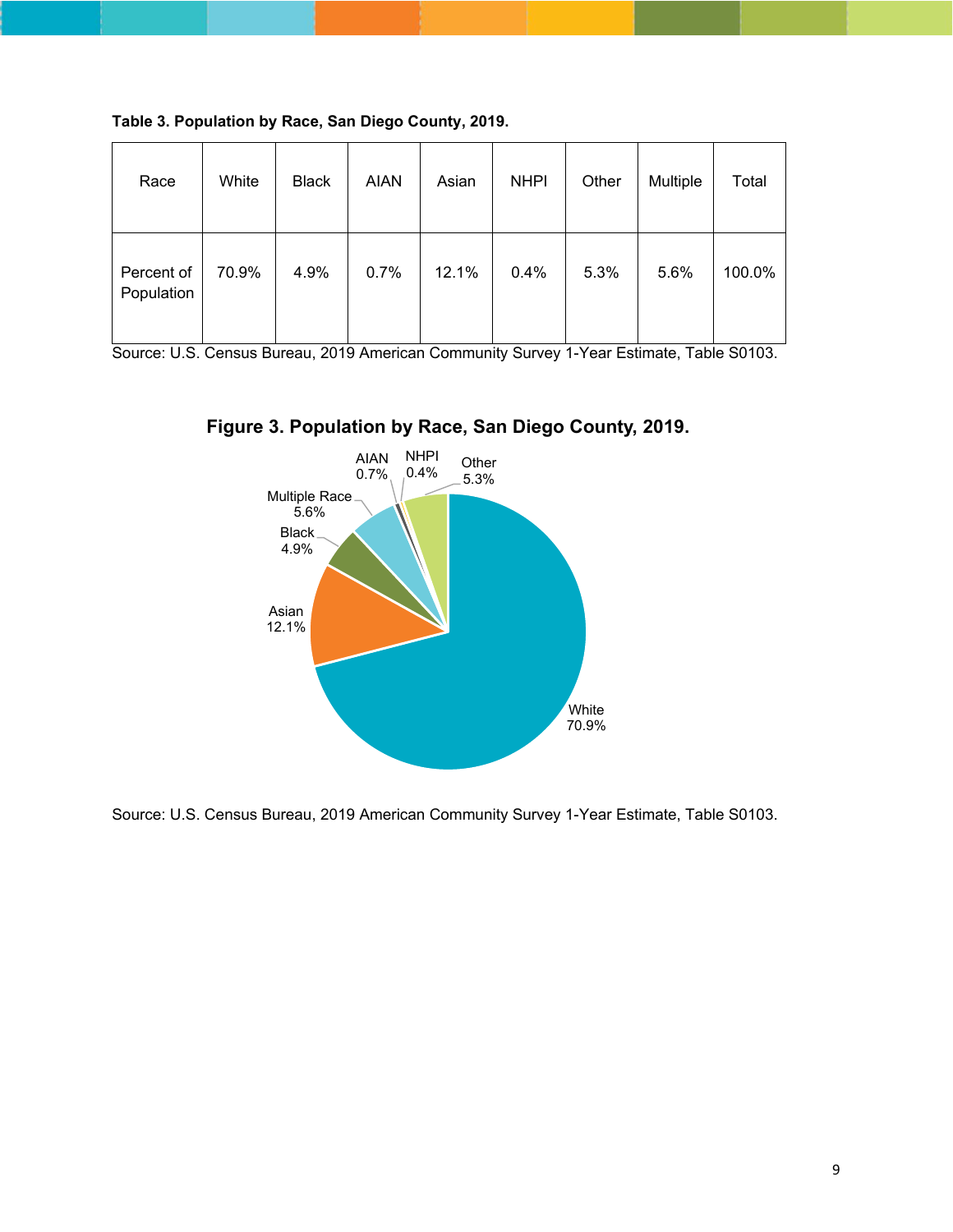# **Appendix B**

## **DATA SOURCES**

## **1. Disaggregated by Race/Ethnicity:**

| <b>DEMOGRAPHIC DATA</b>                                  |                                                                                                                                                                               |  |  |
|----------------------------------------------------------|-------------------------------------------------------------------------------------------------------------------------------------------------------------------------------|--|--|
| <b>Indicator</b>                                         | <b>Source</b>                                                                                                                                                                 |  |  |
| Population distribution by age, gender, and<br>geography | SANDAG, 2020 Current Population Estimates<br>(Data extracted on: 08/11/2021).                                                                                                 |  |  |
|                                                          | <b>HEALTH DOMAIN</b>                                                                                                                                                          |  |  |
| <b>Indicator</b>                                         | <b>Source</b>                                                                                                                                                                 |  |  |
| Usual source of care                                     | UCLA Center for Health Policy Research, Los<br>Angeles, CA. AskCHIS 2015-2019. Available at<br>http://ask.chis.ucla.edu                                                       |  |  |
| Finding primary care                                     | UCLA Center for Health Policy Research, Los<br>Angeles, CA. AskCHIS 2015-2019. Available at<br>http://ask.chis.ucla.edu                                                       |  |  |
| Lifetime unfair treatment while getting medical<br>care  | UCLA Center for Health Policy Research, Los<br>Angeles, CA. AskCHIS 2015-2017. Available at<br>http://ask.chis.ucla.edu                                                       |  |  |
| Life expectancy                                          | California Department of Public Health, Center for<br>Health Statistics, Office of Health Information and<br>Research, Vital Records Business Intelligence<br>System (VRBIS). |  |  |
|                                                          | SANDAG January 1 Population Estimates, 2019.                                                                                                                                  |  |  |
|                                                          | <b>KNOWLEDGE DOMAIN</b>                                                                                                                                                       |  |  |
| Indicator                                                | <b>Source</b>                                                                                                                                                                 |  |  |
| School enrollment                                        | California Dept. of Education (2019-2020).                                                                                                                                    |  |  |
| Dropout rate                                             | California Dept. of Education (2015-2017).                                                                                                                                    |  |  |
| Truancy (student reported)                               | WestEd, California Healthy Kids Survey (CHKS)<br>and Biennial State CHKS. California Dept. of<br>Education (Mar. 2019).                                                       |  |  |
|                                                          | <b>STANDARD OF LIVING DOMAIN</b>                                                                                                                                              |  |  |
| Indicator                                                | <b>Source</b>                                                                                                                                                                 |  |  |
| Food insecurity                                          | UCLA Center for Health Policy Research, Los<br>Angeles, CA. AskCHIS 2015-2019. Available at<br>http://ask.chis.ucla.edu                                                       |  |  |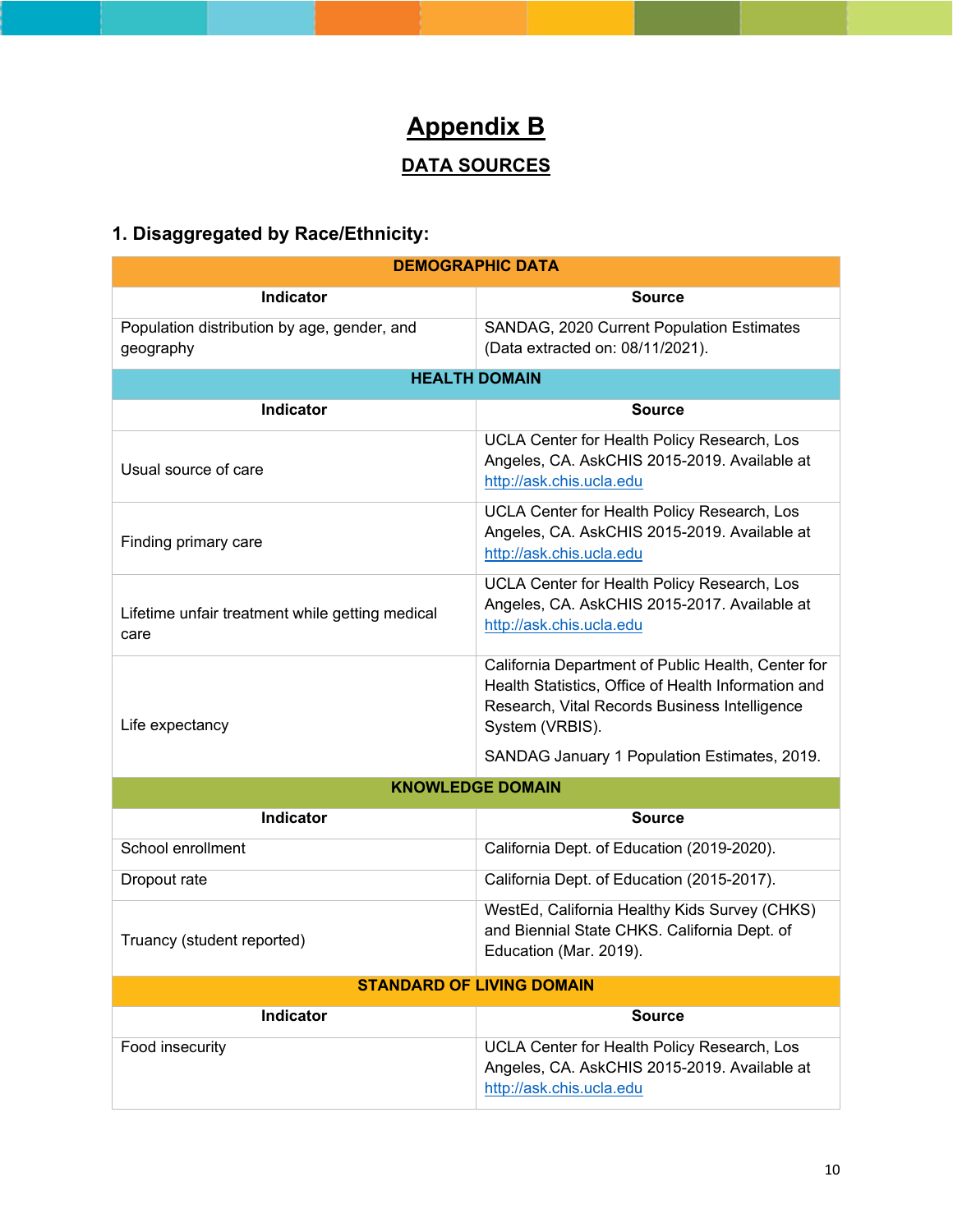| <b>Families using CalFresh</b>                                  | As cited on kidsdata.org, California Dept. of Social<br>Services, CalFresh Data Tables (Oct. 2018).                     |
|-----------------------------------------------------------------|-------------------------------------------------------------------------------------------------------------------------|
| Forgone needed medical care                                     | UCLA Center for Health Policy Research, Los<br>Angeles, CA. AskCHIS 2015-2019. Available at<br>http://ask.chis.ucla.edu |
| Problems paying for self or household's family<br>medical bills | UCLA Center for Health Policy Research, Los<br>Angeles, CA. AskCHIS 2017-2019. Available at<br>http://ask.chis.ucla.edu |

#### **COMMUNITY DOMAIN**

| Indicator                                                | Source                                                                                                                  |  |
|----------------------------------------------------------|-------------------------------------------------------------------------------------------------------------------------|--|
| Feel safe in their neighborhood                          | UCLA Center for Health Policy Research, Los<br>Angeles, CA. AskCHIS 2015-2019. Available at<br>http://ask.chis.ucla.edu |  |
| Feel that people in their neighborhood can be<br>trusted | UCLA Center for Health Policy Research, Los<br>Angeles, CA. AskCHIS 2015-2019. Available at<br>http://ask.chis.ucla.edu |  |
| Home loan mortgage denials                               | Census, Opportunity Insights, Policy Map, 2018.                                                                         |  |
| Home purchase loan denials                               | Census, Opportunity Insights, Policy Map, 2018.                                                                         |  |
| Subsidized housing                                       | Census, Opportunity Insights, Policy Map, 2018.                                                                         |  |
| <b>SOCIAL DOMAIN</b>                                     |                                                                                                                         |  |

| <b>Indicator</b>                                                                                                                   | <b>Source</b>                                                                                                                                       |  |  |
|------------------------------------------------------------------------------------------------------------------------------------|-----------------------------------------------------------------------------------------------------------------------------------------------------|--|--|
| Community engagement and involvement                                                                                               | Community engagement and involvement: UCLA<br>Center for Health Policy Research, Los Angeles,<br>CA. AskCHIS. Available at http://ask.chis.ucla.edu |  |  |
| Alcohol, cigarette, e-cigarette, and marijuana use<br>among students in grades 7,9,11, and non-<br>traditional programs            | WestEd, California Healthy Kids Survey (CHKS)<br>and Biennial State CHKS. California Dept. of<br>Education.                                         |  |  |
| Bullying/harassment at school and depression-<br>related feelings among students in grades 7,9,11,<br>and non-traditional programs | WestEd, California Healthy Kids Survey (CHKS)<br>and Biennial State CHKS. California Dept. of<br>Education.                                         |  |  |
| <b>HEALTH OUTCOMES</b>                                                                                                             |                                                                                                                                                     |  |  |

| Indicator | <b>Source</b>                                                                                                                                              |
|-----------|------------------------------------------------------------------------------------------------------------------------------------------------------------|
|           | California Department of Public Health, Center for<br>Health Statistics, Office of Health Information and<br>Research, Vital Records Business Intelligence |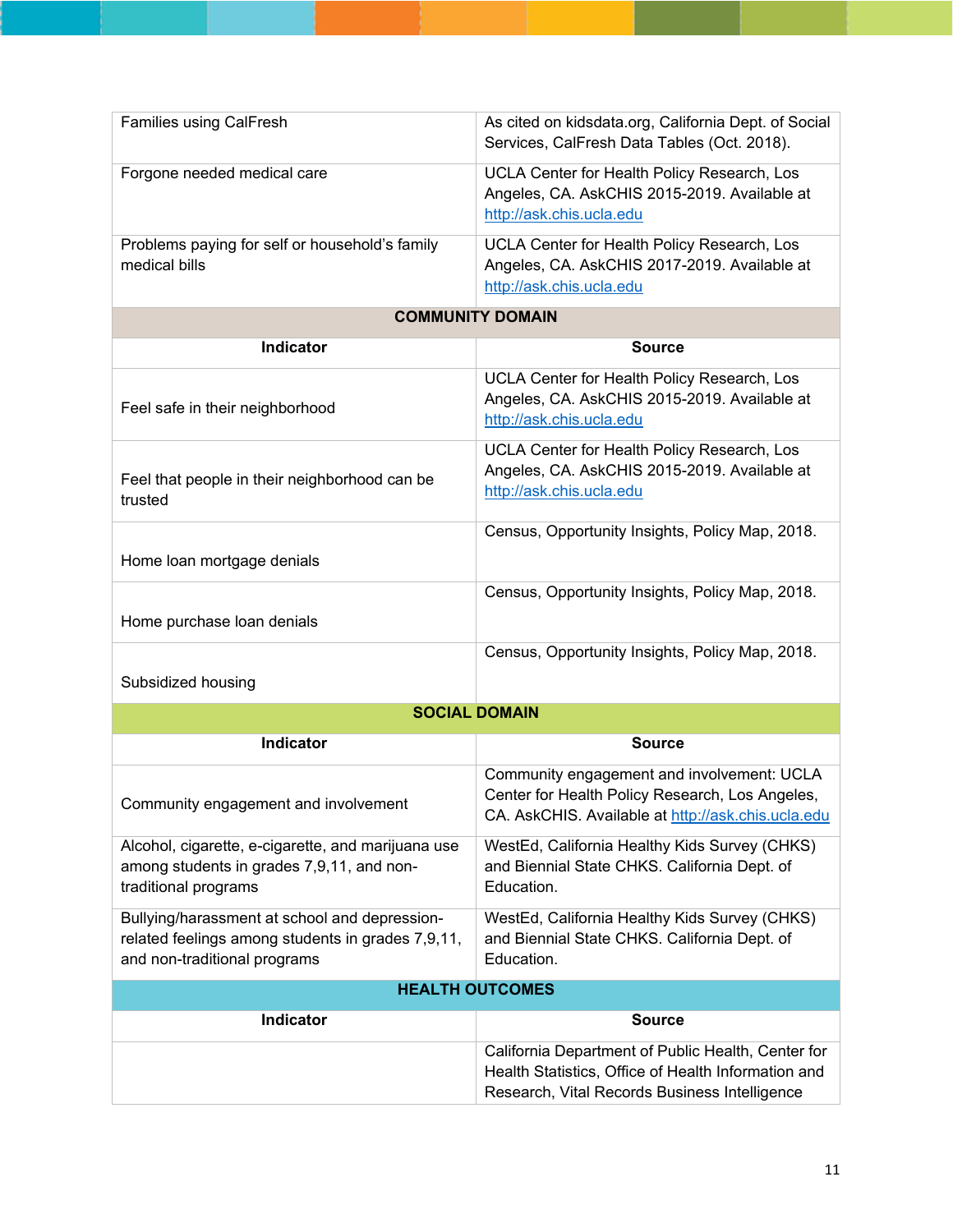| System (VRBIS); California Office of Statewide    |
|---------------------------------------------------|
| Health Planning & Development (OSHPD),            |
| <b>Emergency Department and Patient Discharge</b> |
| data. 2019.                                       |
|                                                   |

## **2. Disaggregated by Race and Ethnicity:**

| <b>DEMOGRAPHIC DATA</b>                                                 |                                                                                                             |  |  |  |
|-------------------------------------------------------------------------|-------------------------------------------------------------------------------------------------------------|--|--|--|
| <b>Indicator</b>                                                        | <b>Source</b>                                                                                               |  |  |  |
| Marital status by geography                                             | U.S. Census Bureau; 2015-2019 American<br><b>Community Survey 5-Year Estimates, Table</b><br>S1201.         |  |  |  |
|                                                                         | <b>HEALTH DOMAIN</b>                                                                                        |  |  |  |
| Indicator                                                               | <b>Source</b>                                                                                               |  |  |  |
| <b>Disability</b>                                                       | U.S. Census Bureau; 2015-2019 American<br><b>Community Survey 5-Year Estimates, Table</b><br>S1810.         |  |  |  |
| Health insurance status                                                 | U.S. Census Bureau; 2015-2019 American<br><b>Community Survey 5-Year Estimates, Tables</b><br>C27001A-G, I. |  |  |  |
|                                                                         | <b>KNOWLEDGE DOMAIN</b>                                                                                     |  |  |  |
| <b>Indicator</b>                                                        | <b>Source</b>                                                                                               |  |  |  |
| School enrollment (ages 3 years and older)                              | U.S. Census Bureau; 2015-2019 American<br><b>Community Survey 5-Year Estimates, Tables</b><br>B14007A-G, I. |  |  |  |
| Educational attainment (ages 25 years and older)                        | U.S. Census Bureau; 2015-2019 American<br><b>Community Survey 5-Year Estimates, Tables</b><br>C15002B-I.    |  |  |  |
| Field of bachelor's degree for first major (ages 25<br>years and older) | U.S. Census Bureau; 2015-2019 American<br><b>Community Survey 5-Year Estimates, Tables</b><br>C15010A-G, I. |  |  |  |
|                                                                         | <b>STANDARD OF LIVING DOMAIN</b>                                                                            |  |  |  |
| Indicator                                                               | <b>Source</b>                                                                                               |  |  |  |
| <b>Employment status</b>                                                | U.S. Census Bureau; 2015-2019 American<br><b>Community Survey 5-Year Estimates, Tables</b><br>C23002A-G, I. |  |  |  |
| Household income                                                        | U.S. Census Bureau; 2015-2019 American<br><b>Community Survey 5-Year Estimates, Tables</b><br>B19001A-G, I. |  |  |  |